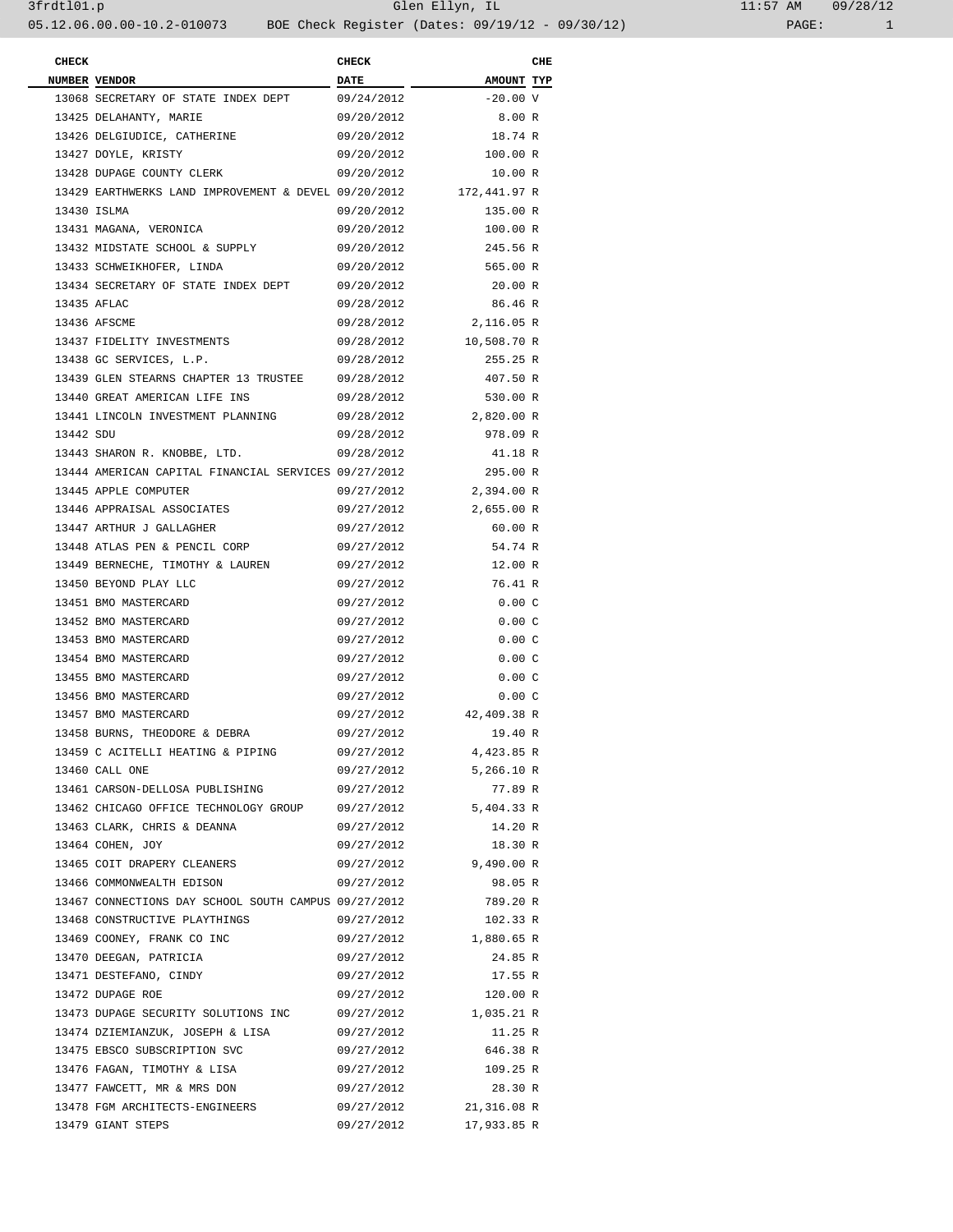| <b>CHECK</b> |                                                      | <b>CHECK</b> |             | CHE |
|--------------|------------------------------------------------------|--------------|-------------|-----|
|              | NUMBER VENDOR                                        | <b>DATE</b>  | AMOUNT TYP  |     |
|              | 13480 GREEN, GARY & ELLEN                            | 09/27/2012   | 10.40 R     |     |
|              | 13481 GRUBA, THOMAS                                  | 09/27/2012   | 13.10 R     |     |
|              | 13482 HEINEMANN                                      | 09/27/2012   | 513.15 R    |     |
|              | 13483 HOUGHTON MIFFLING RECEIVABLES CO LL 09/27/2012 |              | 1,014.48 R  |     |
|              | 13484 HUHTA, NANCY                                   | 09/27/2012   | 12.15 R     |     |
|              | 13485 ICE MOUNTAIN SPRING WATER                      | 09/27/2012   | 946.96 R    |     |
|              | 13486 IDENTITRONICS C/O BAN-KOE COMPANIES 09/27/2012 |              | 490.69 R    |     |
|              | 13487 KAPLAN EARLY LEARNING COMPANY                  | 09/27/2012   | 31.95 R     |     |
|              | 13488 KELLENBERGER, DARYL & JANE                     | 09/27/2012   | 14.85 R     |     |
|              | 13489 KIDS DISCOVER                                  | 09/27/2012   | 83.79 R     |     |
|              | 13490 KIM, NAMCHUL & KAREN                           | 09/27/2012   | 14.75 R     |     |
|              | 13491 KITCHEOS, JEFFREY                              | 09/27/2012   | 20.00 R     |     |
|              | 13492 LAZZARA, DEBORAH                               | 09/27/2012   | 100.00 R    |     |
|              | 13493 LUTZ, STEVEN & KIMBERLY                        | 09/27/2012   | 10.55 R     |     |
|              | 13494 MALUNAY, MARIA                                 | 09/27/2012   | 166.00 R    |     |
|              | 13495 MARQUARDT SCHOOL DISTRICT 15                   | 09/27/2012   | 28,853.19 R |     |
|              | 13496 MASON, MICHAEL & BEVERLY                       | 09/27/2012   | 15.15 R     |     |
|              | 13497 METRO PROFESSIONAL PRODUCTS                    | 09/27/2012   | 159.14 R    |     |
|              | 13498 MONROE, SHAWN & KERRY                          | 09/27/2012   | 21.65 R     |     |
|              | 13499 MOREY, JAY & CAROL                             | 09/27/2012   | 19.30 R     |     |
|              |                                                      | 09/27/2012   |             |     |
|              | 13500 NIMCO INC                                      |              | 285.67 R    |     |
|              | 13501 O'MARA, CINDY                                  | 09/27/2012   | 14.25 R     |     |
|              | 13502 OFFICE DEPOT                                   | 09/27/2012   | 1,435.96 R  |     |
|              | 13503 OLIVE GROVE LANDSCAPING INC                    | 09/27/2012   | 15,370.00 R |     |
|              | 13504 PITNEY BOWES                                   | 09/27/2012   | 1,848.00 R  |     |
|              | 13505 PJ'S CAMERA & PHOTO SERVICE                    | 09/27/2012   | 259.90 R    |     |
|              | 13506 QUINLAN & FABISH MUSIC                         | 09/27/2012   | 376.00 R    |     |
|              | 13507 RANKIN, KIMBERLY                               | 09/27/2012   | 171.00 R    |     |
|              | 13508 RAPID RIBBONS                                  | 09/27/2012   | 103.94 R    |     |
|              | 13509 REALLY GOOD STUFF INC                          | 09/27/2012   | 524.48 R    |     |
|              | 13510 RICOH                                          | 09/27/2012   | 806.40 R    |     |
|              | 13511 ROSCOE CO                                      | 09/27/2012   | 371.30 R    |     |
|              | 13512 SCHOOL SPECIALTY                               | 09/27/2012   | 0.00C       |     |
|              | 13513 SCHOOL SPECIALTY                               | 09/27/2012   | 0.00C       |     |
|              | 13514 SCHOOL SPECIALTY                               | 09/27/2012   | 0.00C       |     |
|              | 13515 SCHOOL SPECIALTY                               | 09/27/2012   | 5,114.38 R  |     |
|              | 13516 SCHOOL SPECIALTY ED ESSENTIALS                 | 09/27/2012   | 360.12 R    |     |
|              | 13517 SEPTRAN INC                                    | 09/27/2012   | 18,990.67 R |     |
|              | 13518 SIMPLEX TIME RECORDER CO                       | 09/27/2012   | 1,017.95 R  |     |
|              | 13519 SLUSHER, CHRIS & ANNISSA                       | 09/27/2012   | 40.00 R     |     |
|              | 13520 SMITH, GEORGE & CECILIA                        | 09/27/2012   | 11.60 R     |     |
|              | 13521 SPECTRUM INSUTRIES INC                         | 09/27/2012   | 32,034.98 R |     |
|              | 13522 SPORTY'S CATERING                              | 09/27/2012   | 534.48 R    |     |
|              | 13523 STAPLES ADVANTAGE                              | 09/27/2012   | 469.57 R    |     |
|              | 13524 STATE SCHOOL NEWS SERVICE                      | 09/27/2012   | 295.00 R    |     |
|              | 13525 STEGER, MATTHEW & LINDA                        | 09/27/2012   | 68.75 R     |     |
|              | 13526 STRUCTURE TEC                                  | 09/27/2012   | 3,428.00 R  |     |
|              | 13527 TEACHER DIRECT                                 | 09/27/2012   | 54.50 R     |     |
|              | 13528 TEACHERS DISCOVERY                             | 09/27/2012   | 234.80 R    |     |
|              | 13529 THAPA, BHIM                                    | 09/27/2012   | 12.50 R     |     |
|              | 13530 TIGERDIRECT.COM                                | 09/27/2012   | 1,780.84 R  |     |
|              | 13531 TRINCO, PAMELA                                 | 09/27/2012   | 17.15 R     |     |
|              | 13532 TYCO INTEGRATED SECURITY LLC                   | 09/27/2012   | 3,375.82 R  |     |
|              | 13533 TYLKE, KEITH & LISA                            | 09/27/2012   | 51.50 R     |     |
|              | 13534 UNITED RADIO COMMUNICATIONS                    | 09/27/2012   | 1,115.00 R  |     |
|              | 13535 WALOR, HUNTER & JULIE                          | 09/27/2012   | 44.80 R     |     |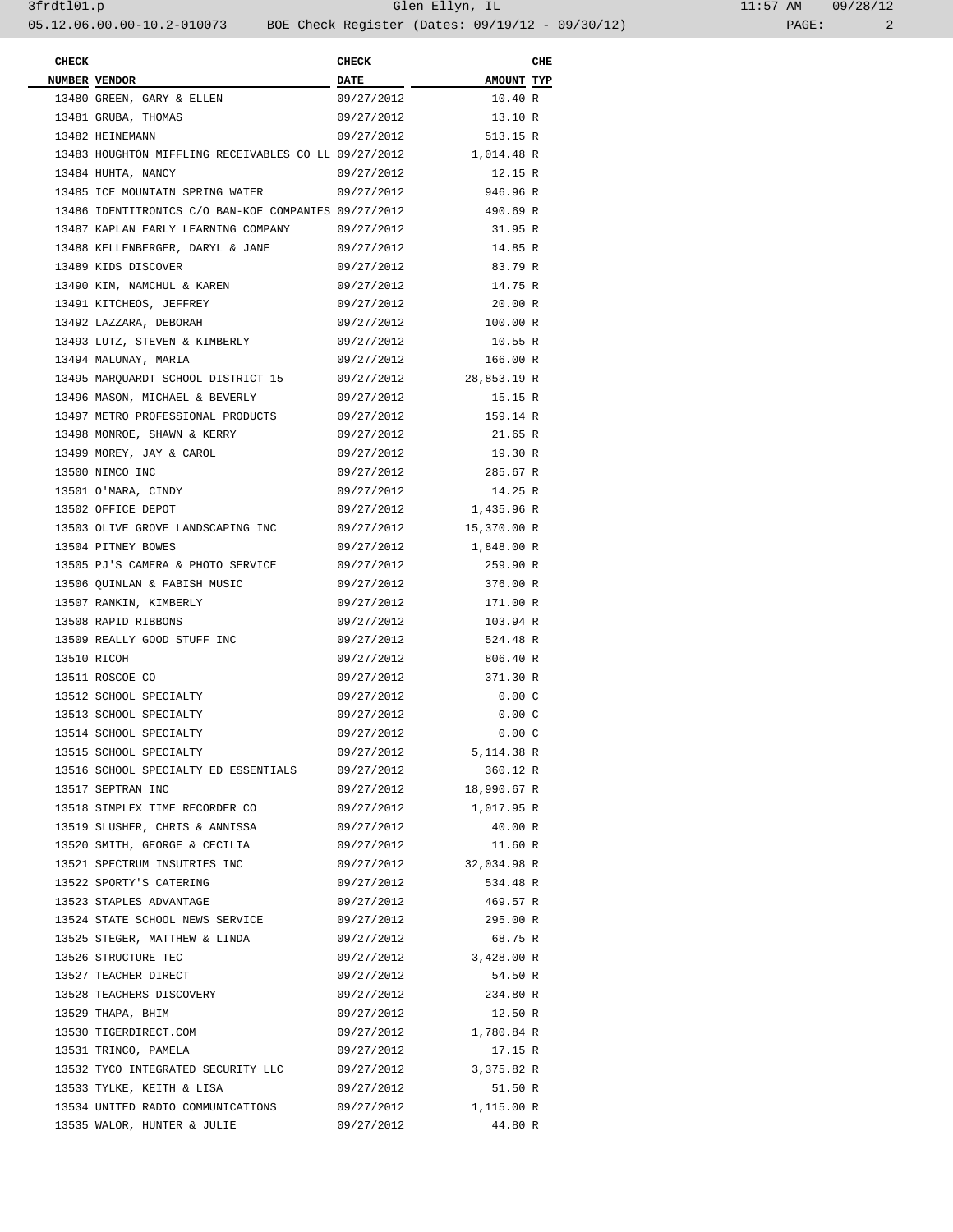3frdtl01.p Glen Ellyn, IL 11:57 AM 09/28/12

05.12.06.00.00-10.2-010073 BOE Check Register (Dates: 09/19/12 - 09/30/12) PAGE: 3 **CHECK CHECK** CHECK CHECK CHECK **NUMBER VENDOR DATE DATE AMOUNT TYP** 13536 WILLIAMS, LOY 09/27/2012 1,050.00 R 13537 WILSON LANGUAGE TRAINING CORP 09/27/2012 278.30 R 13538 WINANS, PAUL & MAUREEN 09/27/2012 12.20 R 13539 WYANT, ROB & ANN 09/27/2012 16.55 R 13540 XPEDITE SYSTEMS INC <br>200157 RELIANCE STANDARD LIFE <br>200157 RELIANCE STANDARD LIFE <br>200157 09/24/2012 <br>249.58 W 201200157 RELIANCE STANDARD LIFE 09/24/2012 349.58 W 201200158 UNUM LIFE INSURANCE 09/25/2012 2,743.08 W

201200159 AXA EQUITABLE LIFE INS CO<br>201200160 CERIDIAN BENEFITS SVCS 09/28/2012 5,466.29 W 201200160 CERIDIAN BENEFITS SVCS 09/28/2012 5,466.29 W 201200161 ILL MUNICIPAL RETIREMENT FUND 09/14/2012 63,679.94 W 201200162 ILLINOIS DEPT OF REVENUE 09/28/2012 46,245.81 W 201200163 INTERNAL REV SERVICE 09/28/2012 177,754.29 W 201200164 T H I S 09/28/2012 14,857.66 W 201200165 TEACHERS RETIREMENT SYSTEM 09/28/2012 93,624.16 W 201200166 V A L I C 09/28/2012 4,565.33 W

Totals for checks 859,211.09